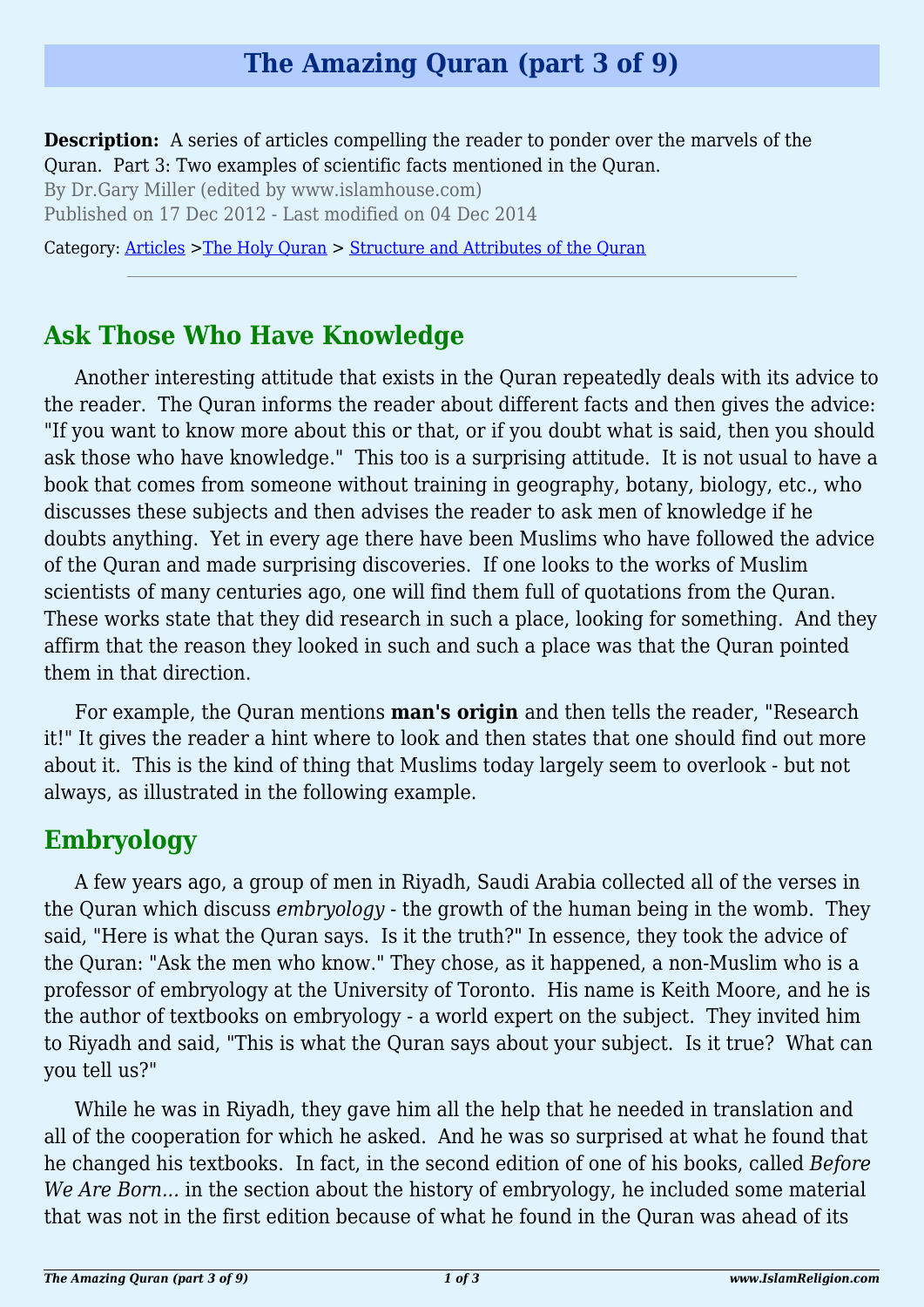time and that those who believe in the Quran know what other people do not know.

I had the pleasure of interviewing Dr. Keith Moore for a television presentation, and we talked a great deal about this - it was illustrated by slides and so on. He mentioned that some of the things that the Quran states about the growth of the human being were not known until thirty years ago. In fact, he said that one item in particular - the Quran's description of the human being as a **"leech-like clot"** (*'alaqah*) [Quran 40:67] - was new to him; but when he checked on it, he found that it was true, and so he added it to his book. He said, "I never thought of that before," and he went to the zoology department and asked for a picture of a leech. When he found that it looked just like the human embryo, he decided to include both pictures in one of his textbooks.

Although the aforementioned example of man researching information contained in the Quran deals with a non-Muslim, it is still valid because he is one of those who is knowledgeable in the subject being researched. Had some layman claimed that what the Quran says about embryology is true, then one would not necessarily have to accept his word. However, because of the high position, respect, and esteem man gives to scholars, one naturally assumes that if they research a subject and arrive at a conclusion based on that research, then the conclusion is valid.

### **Skeptic's Reaction**

Dr. Moore also wrote a book on *clinical embryology*, and when he presented this information in Toronto, it caused quite a stir throughout Canada. It was on the front pages of some of the newspapers across Canada, and some of the headlines were quite funny. For instance, one headline read: "SURPRISING THING FOUND IN ANCIENT PRAYER BOOK!" It seems obvious from this example that people do not clearly understand what it is all about. As a matter of fact, one newspaper reporter asked Professor Moore, "Don't you think that maybe the Arabs might have known about these things - the description of the embryo, its appearance and how it changes and grows? Maybe they were not scientists, maybe they did some crude dissections on their own carved up people and examined these things." The professor immediately pointed out to him that he [i.e., the reporter] had missed a very important point - all of the slides of the embryo that had been shown and that had been projected in the film had come from pictures taken through a microscope. He said, "It does not matter if someone *had* tried to discover embryology fourteen centuries ago. They could not have seen it!"

All of the descriptions in the Quran of the appearance of the embryo are of the item when it is still too small to see with the eye; therefore, one needs a microscope to see it. Since such a device had only been around for little more than two hundred years, Dr. Moore taunted, "Maybe fourteen centuries ago someone secretly had a microscope and did this research, making no mistakes anywhere. Then he somehow taught Muhammad, may the mercy and blessings of God be upon him, and convinced him to put this information in his book. Then he destroyed his equipment and kept it a secret forever. Do you believe that? You really should not unless you bring some proof because it is such a ridiculous theory." In fact, when he was asked, "How do you explain this information in